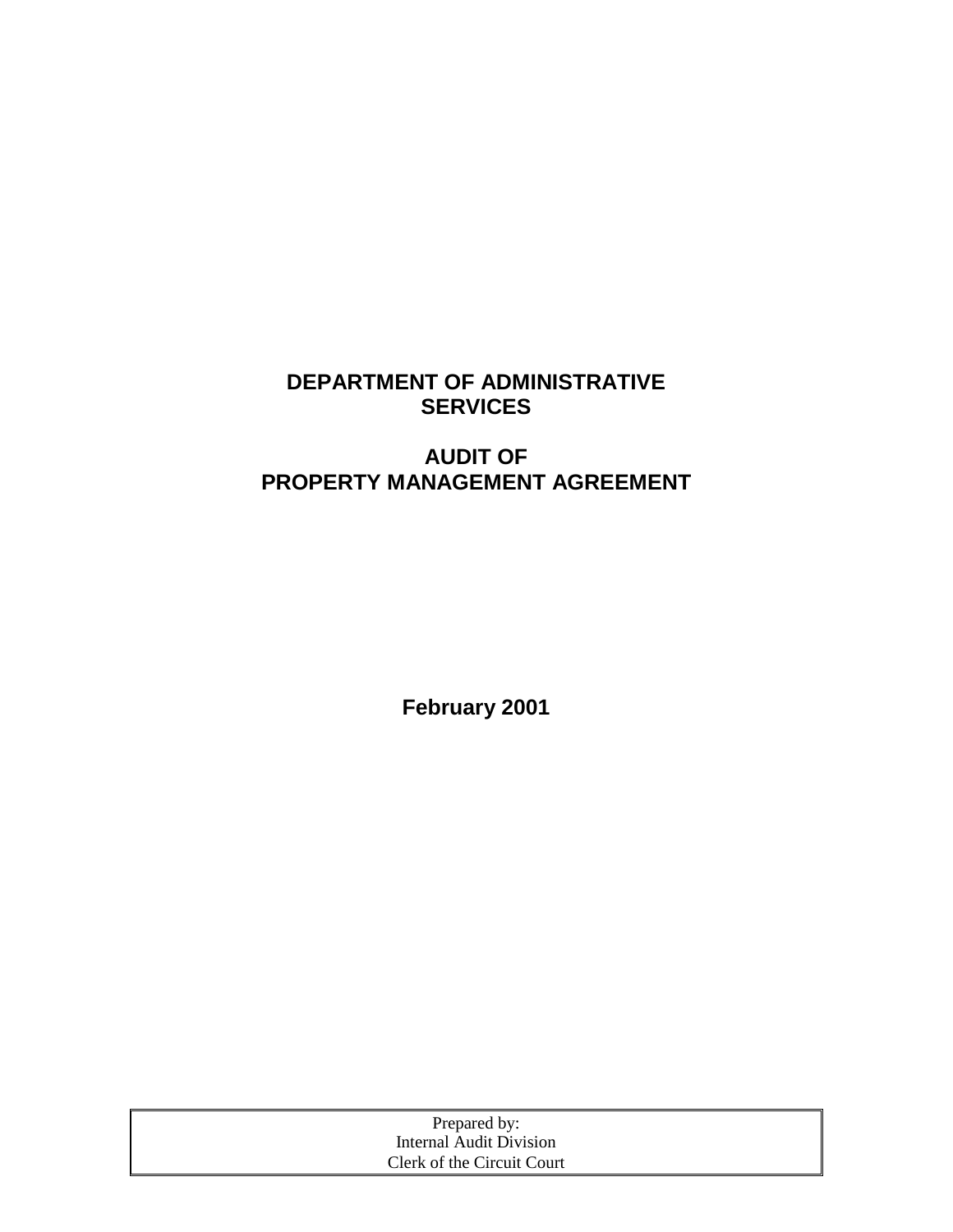February 6, 2001

The Honorable Dick Van Der Weide, Chairman The Board of County Commissioners Seminole County, Florida 1101 East First Street Sanford, FL 32771

Dear Mr. Chairman:

 I am very pleased to present you with the attached audit of the property management agreement between Seminole County and Central Florida Hands Realty, Inc.

 The Seminole County Administrative Services Department is in the process of sending a letter to Central Florida Hands, enclosing a copy of the audit report and demanding payment for the money owed Seminole County. Management's responses and corrective actions have been incorporated into the final report. Based on those responses, management is responding to the conditions noted in the report.

I would like to thank the men and women of the Department of Administrative Services, for their cooperation and assistance throughout the course of this audit. The assistance is deeply appreciated. With warmest personal regards, I am

Most cordially,

Maryanne Morse Clerk of the Circuit Court Seminole County

| Prepared by:               |  |
|----------------------------|--|
| Internal Audit Division    |  |
| Clerk of the Circuit Court |  |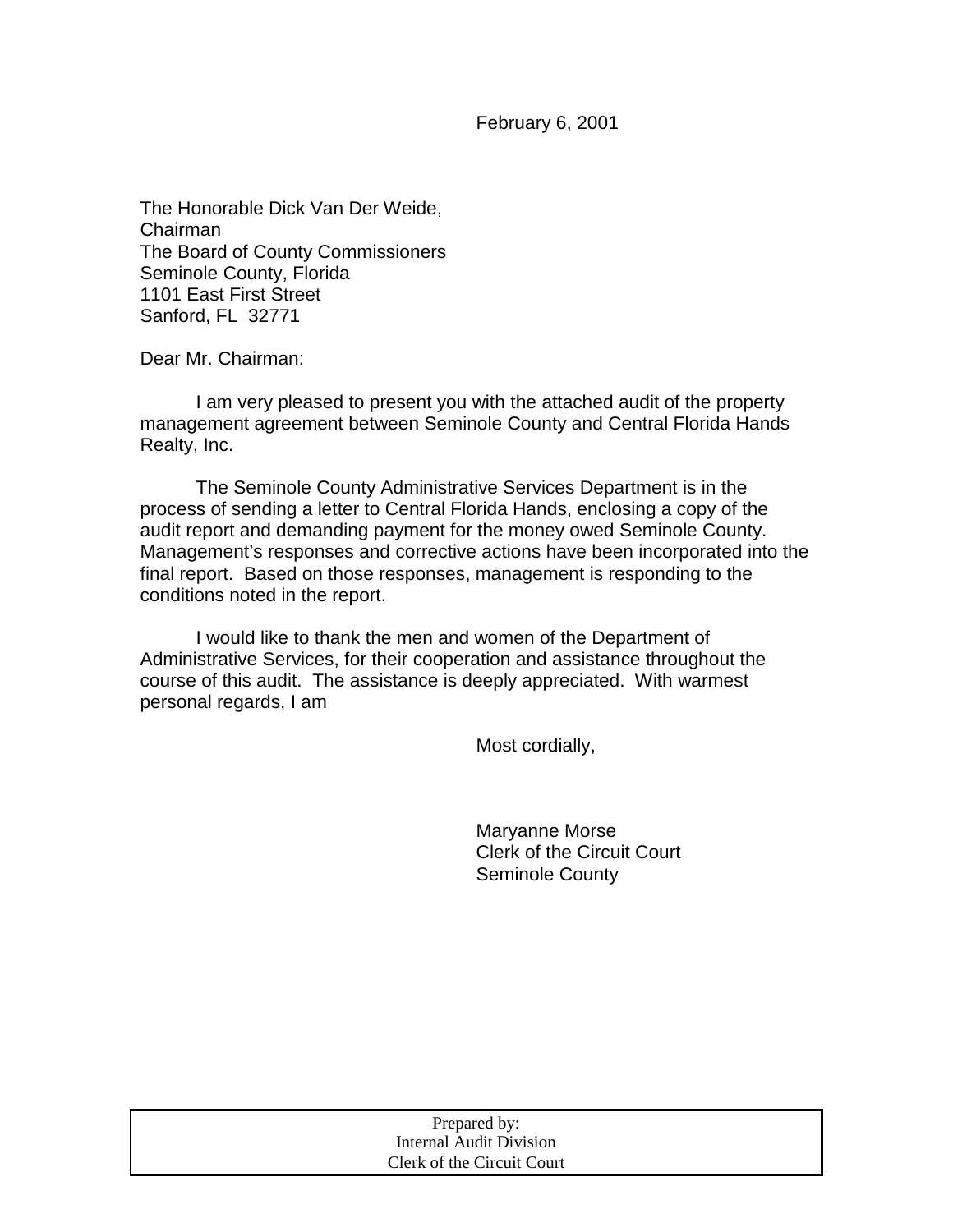# **DISTRIBUTION LIST**

#### BOARD OF COUNTY COMMISSIONERS Mr. Carlton Henley Mr. Daryl McLain Mr. Grant Maloy Mr. Randall Morris Mr. Dick Van Der Weide

## COUNTY MANAGER'S OFFICE Mr. J. Kevin Grace

## DEPARTMENT OF ADMINISTRATIVE SERVICES Ms. Jamie Croteau

## BOARD OF COUNTY COMMISSION RECORDS Ms. Sandy McCann Mr. Bob Wilson Mr. Bruce McMenemy

| Prepared by:               |
|----------------------------|
| Internal Audit Division    |
| Clerk of the Circuit Court |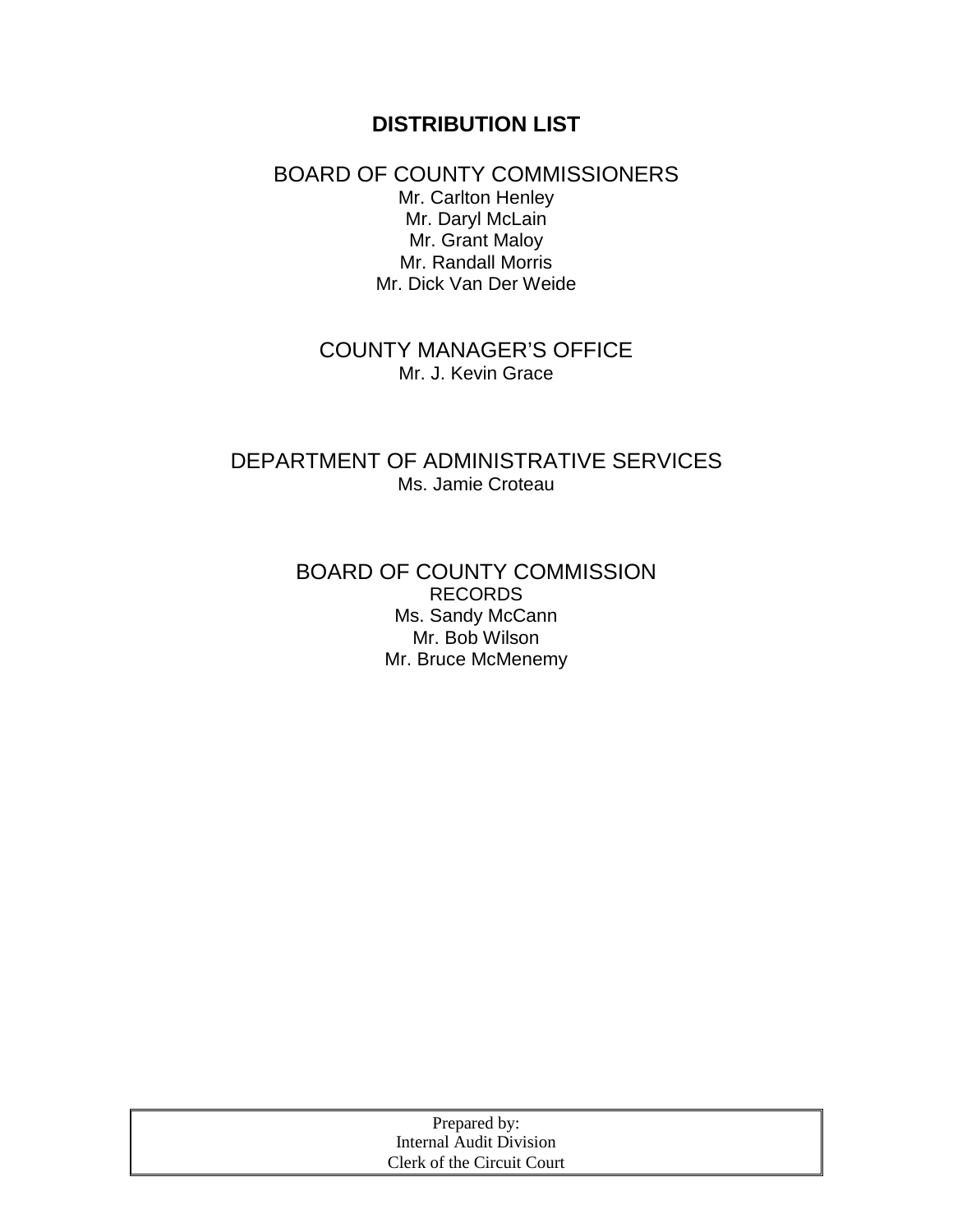# **TABLE OF CONTENTS**

# **Transmittal letter**

| <b>Introduction</b>                                                                                                                                                                                        |
|------------------------------------------------------------------------------------------------------------------------------------------------------------------------------------------------------------|
|                                                                                                                                                                                                            |
|                                                                                                                                                                                                            |
|                                                                                                                                                                                                            |
|                                                                                                                                                                                                            |
| <b>Findings and Recommendations</b>                                                                                                                                                                        |
| 1. Bills incurred by Hands Realty, Inc. (the previous owner) prior to the<br>December 17, 1999 closing date were paid out of the operating account<br>set up on behalf of Seminole County (the new owner). |
|                                                                                                                                                                                                            |
| 2. County management was not notified of an existing lease for the<br>laundry facility at the time of the closing.                                                                                         |
|                                                                                                                                                                                                            |
| 3. Certified rent rolls were not always in agreement with tenant leases.                                                                                                                                   |
|                                                                                                                                                                                                            |
| 4. The County could be entitled to additional rent receipts as<br>approximately \$56,000 in unpaid rent has been turned over to a                                                                          |
| collection agency.                                                                                                                                                                                         |
|                                                                                                                                                                                                            |
|                                                                                                                                                                                                            |
| 5. Operating and security deposit bank accounts are not held in the name<br>of Seminole County.                                                                                                            |
|                                                                                                                                                                                                            |
|                                                                                                                                                                                                            |

| Prepared by:               |  |
|----------------------------|--|
| Internal Audit Division    |  |
| Clerk of the Circuit Court |  |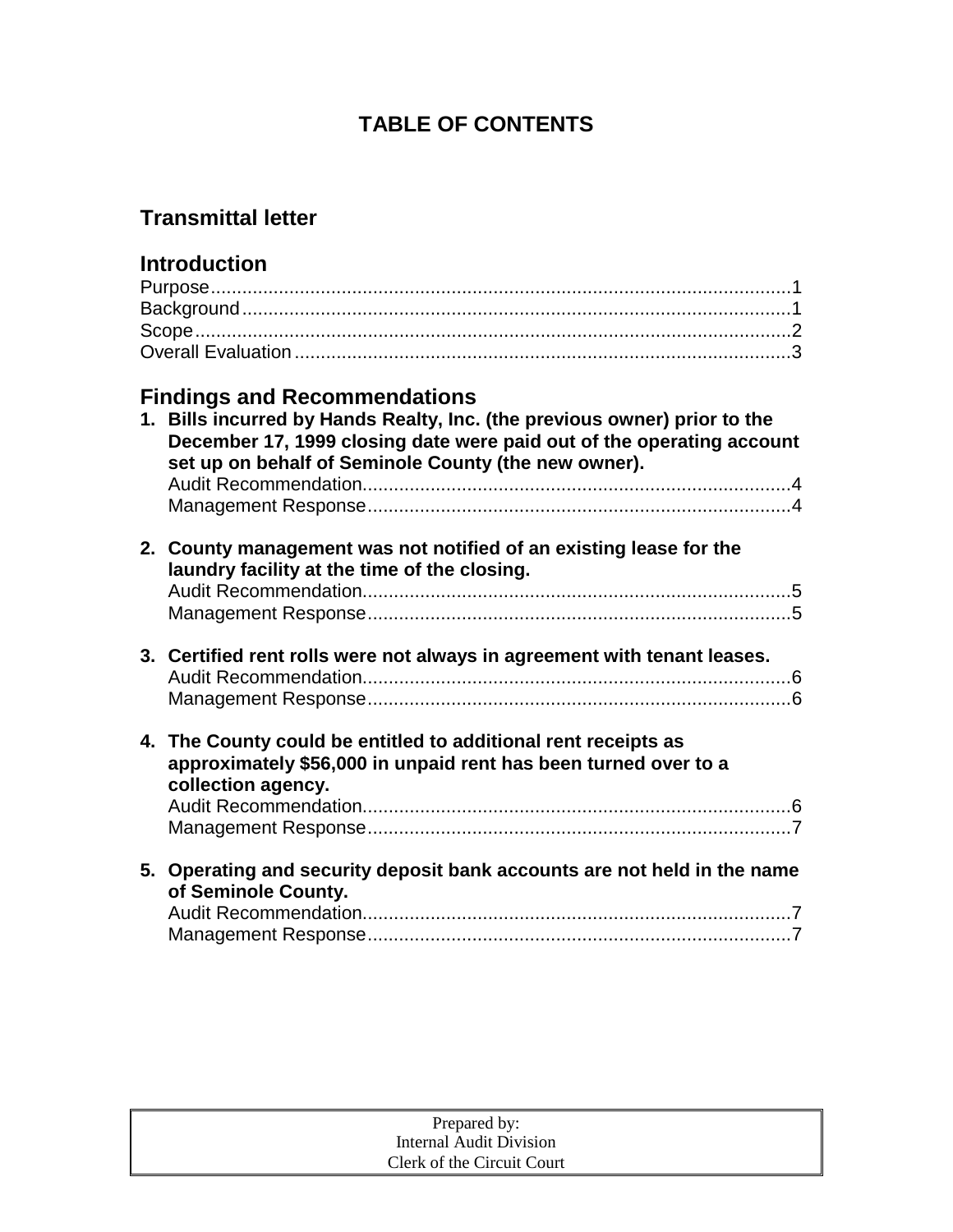#### **DEPARTMENT OF ADMINISTRATIVE SERVICES**

#### **AUDIT OF PROPERTY MANAGEMENT AGREEMENT BETWEEN SEMINOLE COUNTY AND CENTRAL FLORIDA HANDS REALTY, INC. (SHENANDOAH VILLAGE APARTMENTS)**

The Internal Audit Division of the Office of the Clerk of the Circuit Court has completed an audit of an agreement with Central Florida Hands Realty, Inc. (hereafter Hands Realty, Inc.) for the management of Shenandoah Village Apartments. Ms. Jamie Croteau, the director of the department of Administrative Services, requested this audit.

#### **PURPOSE**

The purpose of the audit was to determine if Hands Realty, Inc. is operating in compliance with the property management agreement with the county for maintenance, administration and general supervision of the Shenandoah Village Apartments. In addition, the audit was performed to determine if the administrative controls are adequate and operating as intended in compliance with applicable laws, regulations, and other Seminole County policies and procedures.

#### **BACKGROUND**

On November 23, 1999, Seminole County, as owner of Shenandoah Village Apartments, 4220 U.S. Highway 17-92, Sanford, FL 32773, entered into agreement with Hands Realty, Inc., 2211 E. Hillcrest Street, Orlando, FL 32803, for the maintenance and operation of the 98-unit apartment complex. Hands Realty, Inc., was the previous owner of the property.

Hands Realty, Inc. was hired to operate and maintain the apartment complex on behalf of Seminole County for a period of one (1) year, or until all leases in the complex terminated or all units were vacated, whichever came first. Hands Realty, Inc., was authorized by the agreement to hire an onsite manager, one full time maintenance technician and one part-time maintenance technician. As manager of the property, it also was authorized to enter into contracts on behalf of the County for water, electric, gas, fuel oil, telephone, trash removal and other necessary services; and to purchase equipment, tools, appliances, office equipment, materials and supplies. However, Hands Realty, Inc., also was

| Prepared by:               |  |
|----------------------------|--|
| Internal Audit Division    |  |
| Clerk of the Circuit Court |  |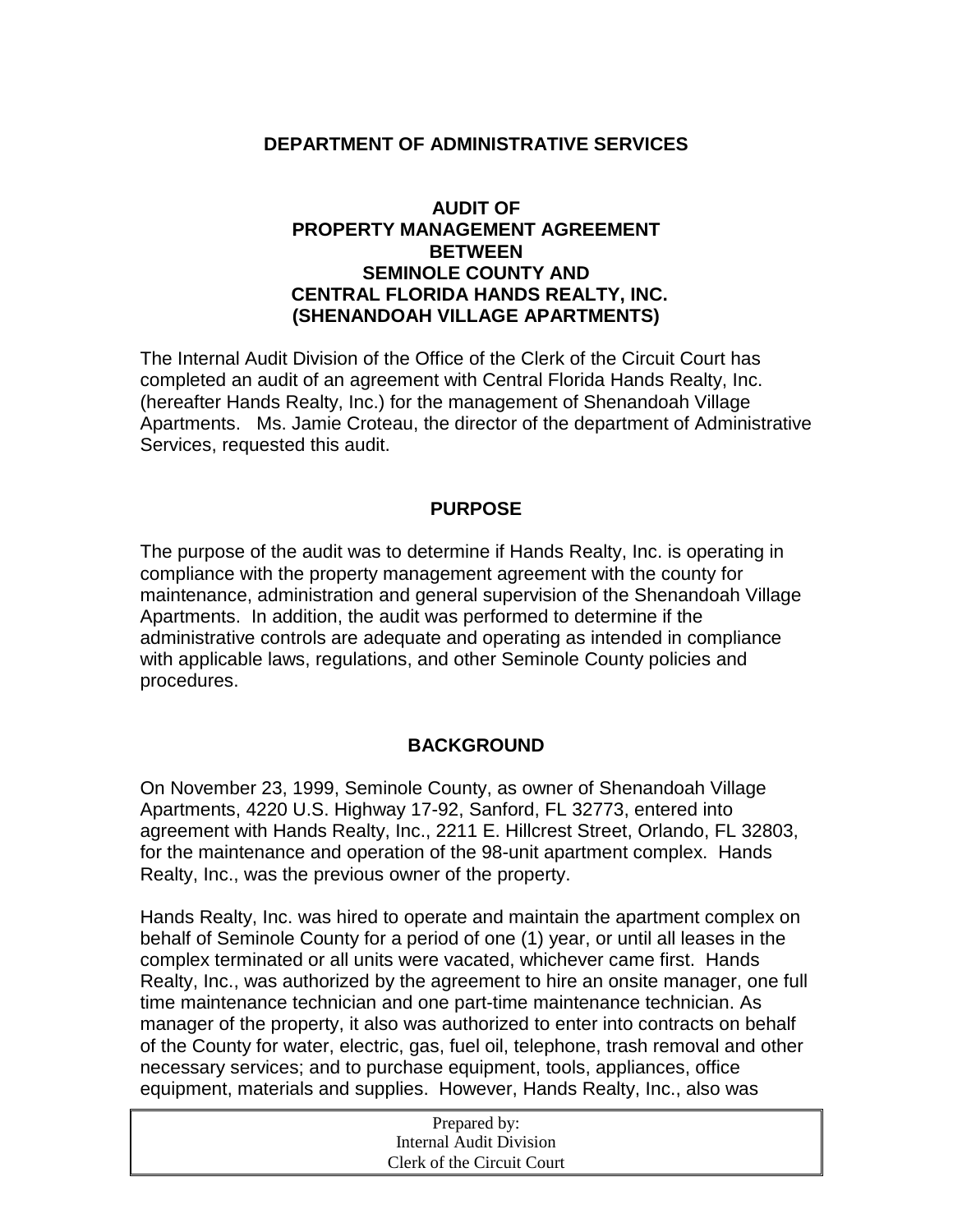required to secure the county's approval for any purchase order or service contract exceeding the sum of \$500.00.

As manager, Hands Realty, Inc., was responsible for collecting all monies for rent due from tenants. The manager was directed, by way of the contract, to open operating and security deposit bank accounts, and to maintain a comprehensive system of office records, books and accounts for the apartment complex. Hands Realty, Inc., also was required to submit on or before the 15<sup>th</sup> day of each calendar month, a detailed written report of all receipts and disbursements recovered by the manager in the previous calendar month. The manager also was responsible for providing on a monthly basis a balance sheet and a profit and loss statement showing the results of operations.

## **SCOPE OF WORK**

The scope of this audit included a review of records from the inception of the contract to May 2000. During that time, Hands Realty, Inc., on behalf of Seminole County, collected rental fees of \$77,947.80.

Our audit coverage included:

- Review of the property management contract between Seminole County and Hands Realty, Inc.;
- Review of the closing agreement for the purchase of the property;
- Review of procedures by Hands Realty, Inc., to ensure that all rents received, deposits on record, and all costs related to the apartment complex were accurately recorded and accounted for in a timely manner;
- Review of bank statements, invoices, check copies, and rent receipts records;
- Review of the financial statements for Hands Realty, Inc.;
- Review of records being maintained by the County Department of Administrative Services;
- Interviews of key personnel; and,
- Other such review procedures considered necessary in the circumstances.

The audit was conducted by Pat Tindel and Bill Carroll.

| Prepared by:               |  |
|----------------------------|--|
| Internal Audit Division    |  |
| Clerk of the Circuit Court |  |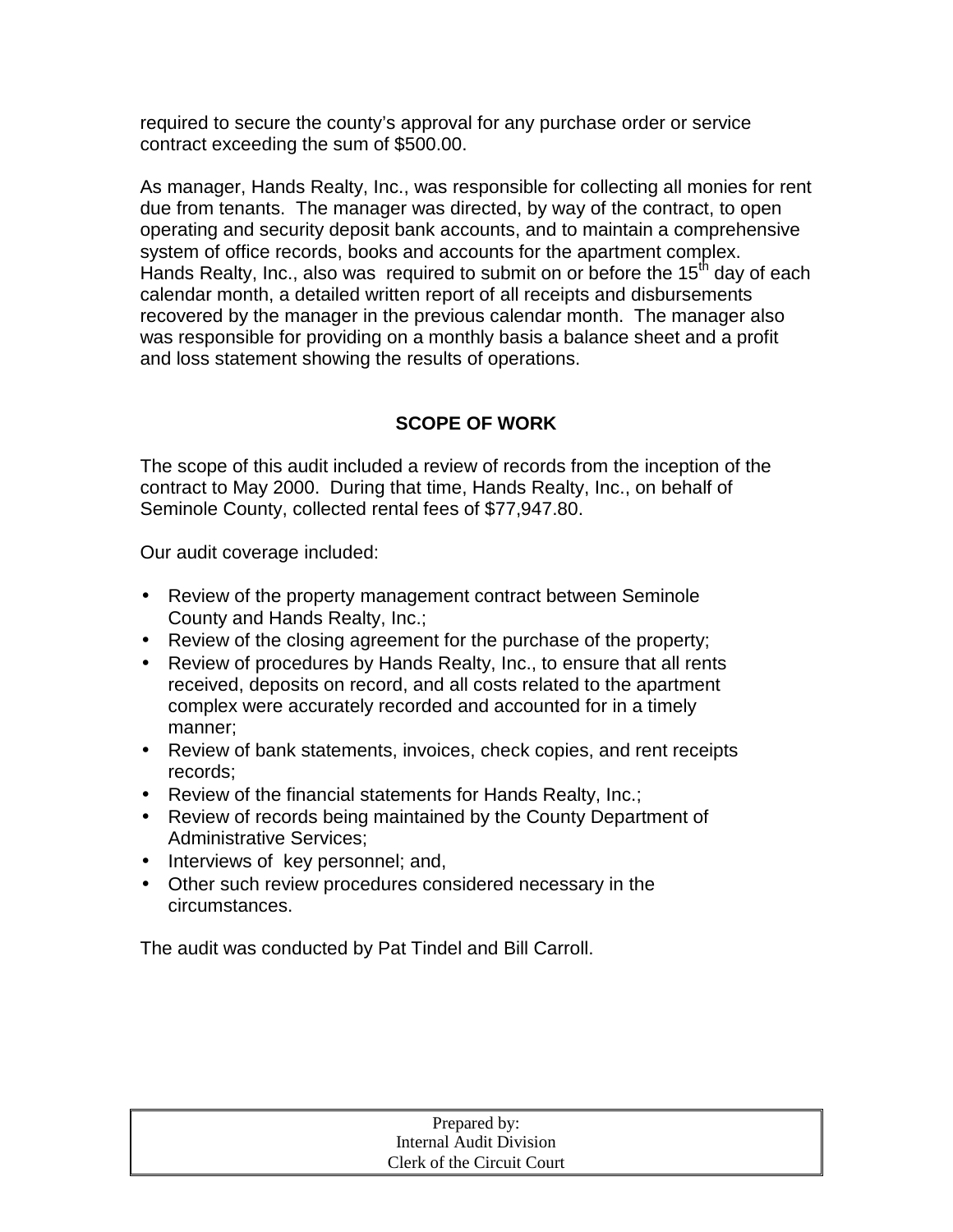#### **OVERALL EVALUATION**

Our review disclosed that Hands Realty, Inc., made payment out of the bank account set up on behalf of Seminole County for expenses incurred prior to the execution of the contract; incurred, in fact, prior to the sale of the property to Seminole County. Hands Realty, Inc., owes the County \$21,454.37 for payments made for bills owed by Hands Realty, Inc., for expenses incurred before the sale of the property.

Details of the findings and recommendations follow:

#### **FINDING NO. 1**

## *Bills incurred by Hands Realty, Inc. (the previous owner) prior to the December 17, 1999 closing date were paid out of the operating account set up on behalf of Seminole County (the new owner).*

The previous owner (Hands Realty, Inc.) prior to the December 17, 1999 closing incurred the following bills. Hands Realty, Inc., paid these bills out of the operating account set up on behalf of Seminole County.

| Check | Check          |                                |          |
|-------|----------------|--------------------------------|----------|
| No.   | Date           | Description                    | Amount   |
|       |                |                                |          |
| 0001  | 12-21-99       | Phone bill                     | \$9.18   |
| 0002  | 12-21-99       | Phone bill                     | 262.58   |
| 0003  | 12-21-99       | Payroll                        | 1,119.22 |
| 0004  | 12-21-99       | Water and sewer                | 6,602.87 |
| 0005  | 12-21-99       | Annual maintenance             | 89.80    |
| 0006  | 12-21-99       | Electricity                    | 324.83   |
| 0008  | 12-21-99       | Payroll                        | 1,058.02 |
| 0012  | 12-29-99       | Applicant screening            | 14.00    |
| 0013  | 12-29-99       | <b>Water extraction</b>        | 155.00   |
| 0014  | 12-29-99       | December 1999 newsletter       | 31.03    |
| 0015  | 12-29-99       | Water management services      | 210.88   |
| 0016  | 12-29-99       | Window glass                   | 8.92     |
| 0017  | 12-29-99       | Plumbing                       | 228.00   |
| 0018  | 12-29-99       | Petty cash                     | 93.26    |
| 0019  | 12-29-99       | November lawn maintenance      | 825.00   |
| 1002  | $01 - 14 - 00$ | Phone bill                     | 11.04    |
| 1003  | $01 - 14 - 00$ | <b>Water extraction</b>        | 240.00   |
| 1004  | $01 - 14 - 00$ | Maintenance supplies           | 103.14   |
| 1005  | $01 - 14 - 00$ | Water and sewer                | 4,144.69 |
| 1007  | $01 - 14 - 00$ | Plexiglass                     | 17.12    |
| 1008  | $01 - 14 - 00$ | December lawn maintenance      | 425.76   |
| 1009  | $01 - 14 - 00$ | Electricity                    | 220.86   |
| 1010  | $01 - 14 - 00$ | Soundcard                      | 94.34    |
|       |                | Prepared by:                   |          |
|       |                | <b>Internal Audit Division</b> |          |
|       |                | Clerk of the Circuit Court     |          |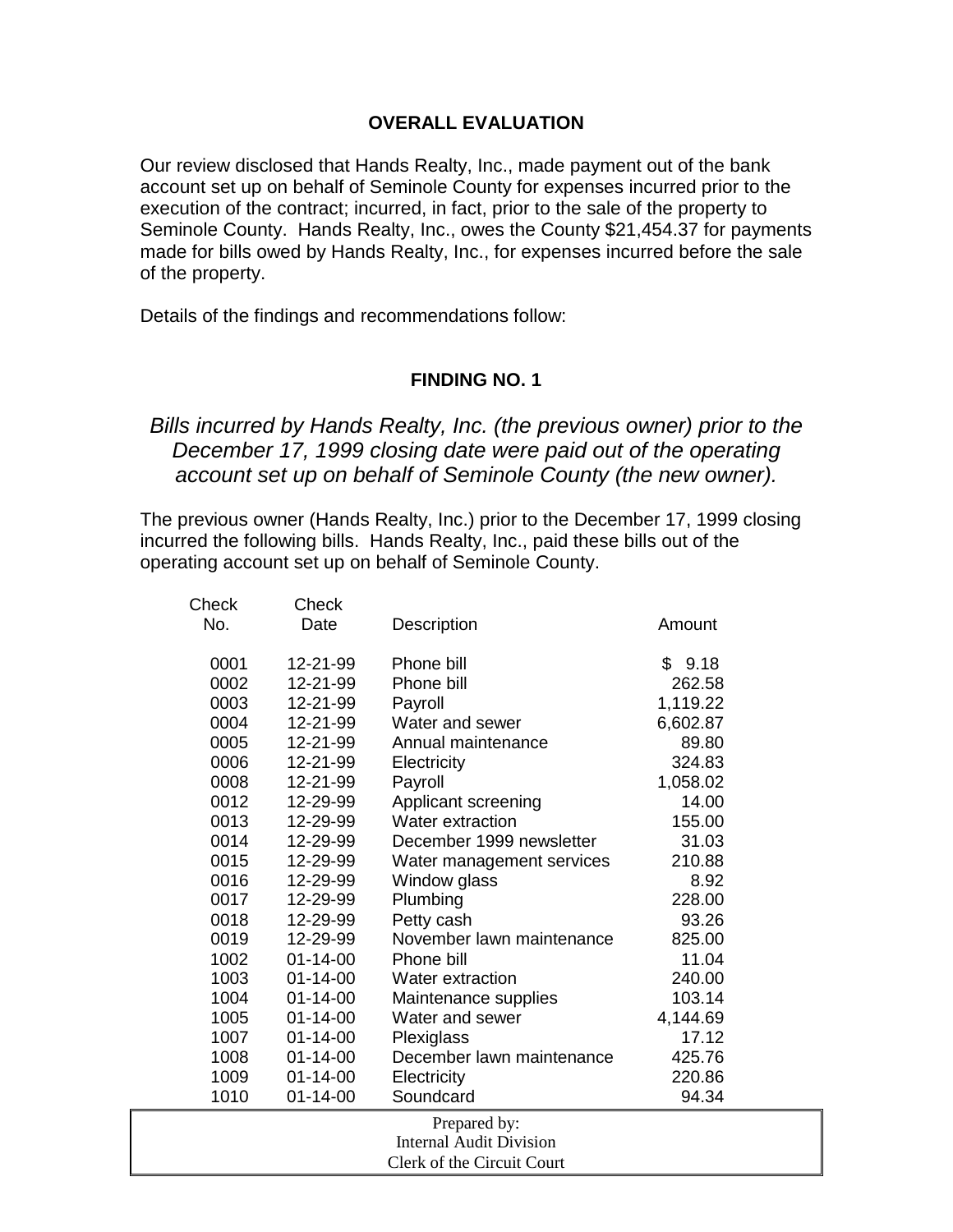|                |                                                                                                        | 954.88                  |
|----------------|--------------------------------------------------------------------------------------------------------|-------------------------|
| $01 - 28 - 00$ | Carpet cleaning                                                                                        | 530.00                  |
| $01 - 28 - 00$ | Water and sewer                                                                                        | 2,579.50                |
| $01 - 28 - 00$ | Monthly maintenance/lift station                                                                       | 65.00                   |
| $01 - 28 - 00$ | Rent roll 2000 initial license fee                                                                     | 18.48                   |
| $01 - 31 - 00$ | <b>Newsletter</b>                                                                                      | 31.03                   |
| 02-14-00       | Directory charges                                                                                      | 155.93                  |
| $02 - 14 - 00$ | <b>Utilities</b>                                                                                       | 128.61                  |
| 02-14-00       | Drain cleaning                                                                                         | 90.00                   |
| 02-25-00       | Expense reimbursement                                                                                  | 99.40                   |
| 03-07-00       | Windows                                                                                                | 512.00                  |
|                | Total                                                                                                  | \$21,454.37             |
|                | 1012<br>$01 - 18 - 00$<br>1014<br>1016<br>1018<br>1019<br>1021<br>1025<br>1031<br>1033<br>1038<br>1046 | December management fee |

By passing on these pre-existing bills to the County, Hands Realty, Inc., has enhanced its profit on the sale by more than \$20,000.

#### **Recommendation**

Seminole County should demand payment of \$21,454.37 immediately.

#### **Management Response**

We concur with your recommendation that we should demand payment of \$21,454.37. Administrative Services will be sending a letter to Central Florida Hands, enclosing a copy of the audit and the final invoice received from Central Florida Hands and demanding payment of the difference. The letter will indicate a specific date for payment and if this is not met, the County Attorney's office will assume the collection process.

#### **FINDING NO. 2**

## *County management was not notified of an existing lease for the laundry facility at the time of the closing.*

In a letter dated March 3, 2000, the Seminole County Department of Administrative Services was notified by Coinmach that, as the new owner of the Shenandoah Village Apartments, it was subject to the terms and conditions of an existing lease concerning the laundry facility at the complex. According to Coinmach, this lease is in full force and effect until May 6, 2011. The county received a copy of a letter addressed to Shenandoah General Corporation listing the total buy-out of the lease to be approximately \$92,000. Internal Audit reviewed all the documents in the closing agreement for the property and found no documentation in the file indicating that the lease had been disclosed to the County.

We also reviewed the financial statements prepared by Hands Realty, Inc., for the months of December 1999 through May 2000 and found that Coinmach was remitting some laundry revenue to Hands Realty, Inc. Specifically, in January 2000, Hands received a check from Coinmach for \$500.58; and in February for

| Prepared by:               |  |
|----------------------------|--|
| Internal Audit Division    |  |
| Clerk of the Circuit Court |  |
|                            |  |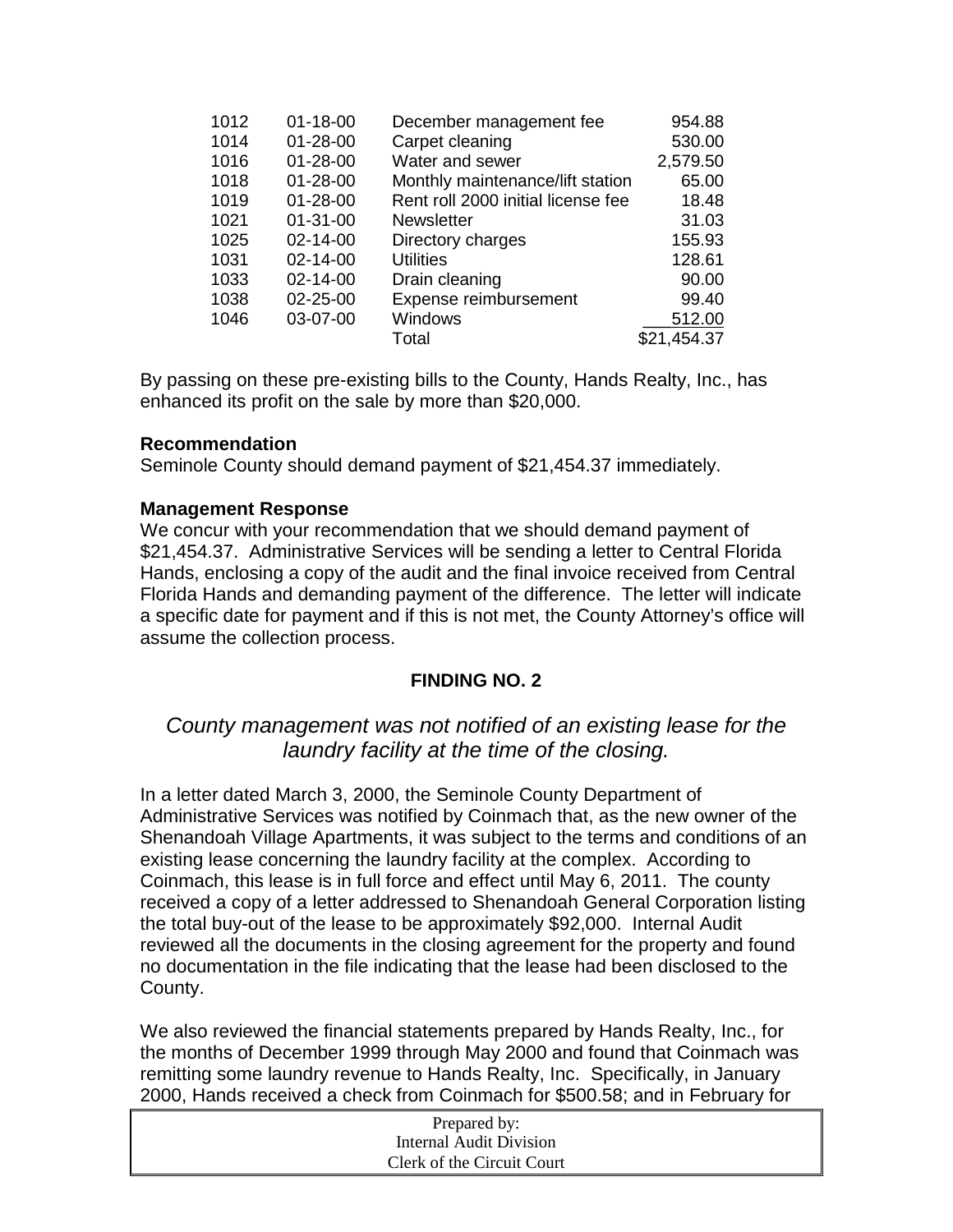\$404.67. Hands Realty, Inc. deposited these two checks into the account established for Seminole County. The deposits would indicate that Hands Realty, Inc., knew of this source of income, and of the lease; and, as the previous owner of the property, should have disclosed this lease to the county.

County management has referred this issue to the county attorney's office for appropriate action.

#### **Recommendation**

We also recommend that on future land and building contracts, the county requires a full disclosure by the seller of all leases and outstanding obligations. The seller should certify this disclosure statement.

#### **Management Response**

The lease disclosure document was required as part of the closing document for the sale of the Shenanadoah property to the County. Central Florida Hands certified in the disclosure that only certain tenant leases still existed at the time of the closing. Central Florida Hands did not mention the existence of the Coinmach lease, although it appears that they were aware of the lease and accepting lease payment at that time. In the event of a lawsuit by Coinmach, the County will rely on Central Florida Hands' disclosure statement to indemnify the County against Coinmach.

## **FINDING NO. 3**

## *Certified rent rolls were not always in agreement with tenant leases.*

At the closing, Hands Realty, Inc., as seller of the property, was required to disclose a certified listing or "rent roll" of all rents due each month, and when the leases are due to expire. To validate that the rent rolls are accurate, Internal Audit made a comparison of the certified rent rolls to the lease agreements. The following errors were noted:

- a. Ten of 98 names on the rent rolls were not listed in the signed lease agreements;
- b. Seven of 98 units on the rent rolls had rent amounts listed on the lease agreements that differed with the amount on the rent rolls;
- c. Nine of 98 units on the rent rolls had different amounts for the security deposits than those listed in the lease agreements;
- d. Thirty-two of 98 units on the rent rolls had different start and end dates of leases than those listed in the lease agreements.

These conditions are indications that the data submitted by Hands Realty, Inc., is not accurate.

| Prepared by:               |  |
|----------------------------|--|
| Internal Audit Division    |  |
| Clerk of the Circuit Court |  |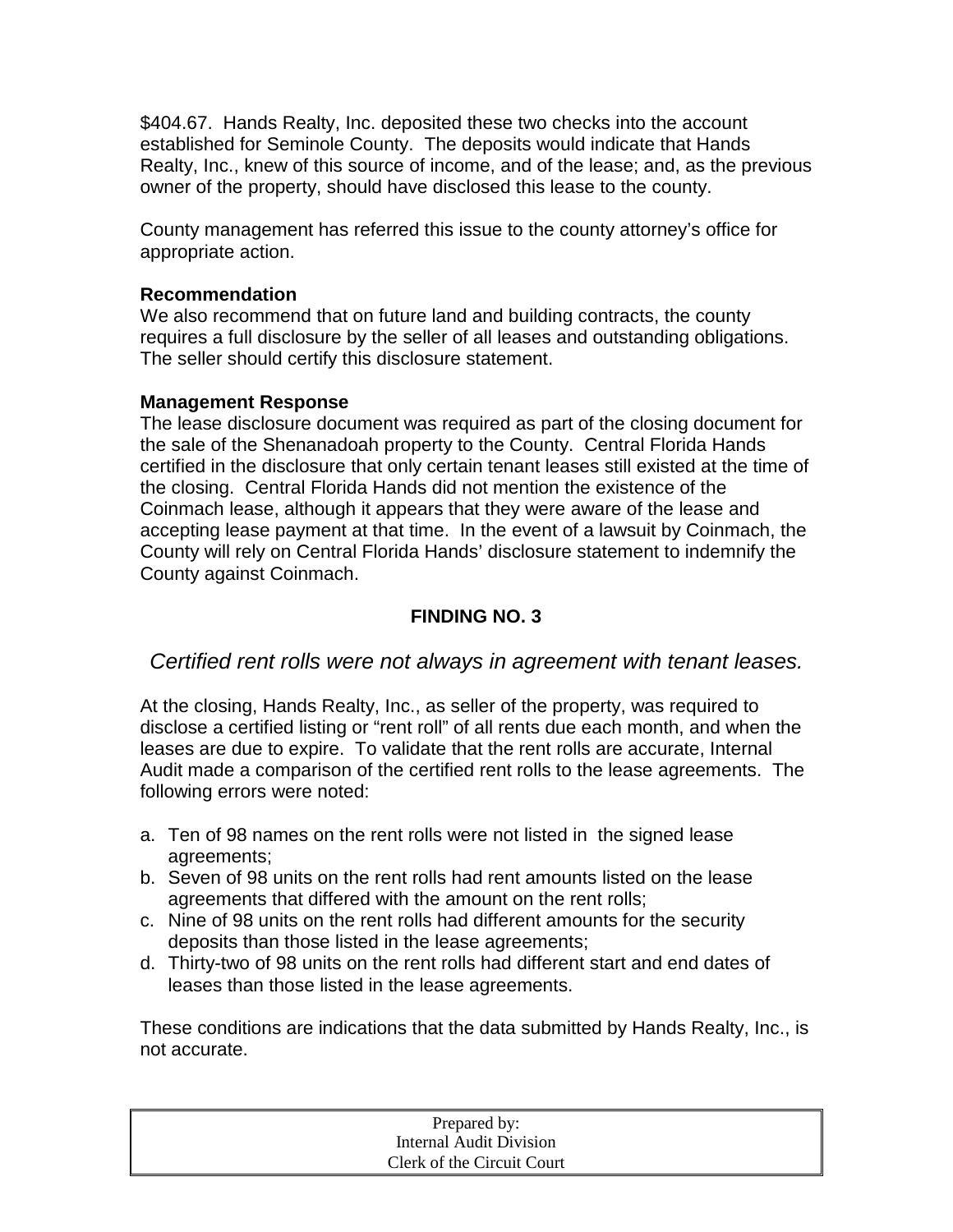#### **Recommendation**

Prior to entering into similar contracts, revenues and expenses of the business should be audited to ensure that potential outstanding liabilities and potential litigation is uncovered.

#### **Management Response**

The inconsistencies should be brought to Central Florida Hands attention and all accounting for rents owed the County should be based upon lease terms rather than Hands' rent rolls. Although we agree with the auditors that revenue and expenses should be confirmed prior to entering into a contract, this particular purchase was unusual. It is not the practice of Seminole County to purchase property that requires on-going operation and maintenance along with a revenue - producing stream from tenants. Shenandoah Village was purchased for future expansion for the County and not for its revenue potential and continued operation.

#### **FINDING NO. 4**

## *The County could be entitled to additional rent receipts as approximately \$56,000 in unpaid rent has been turned over to a collection agency.*

Hands Realty, Inc., provided to Internal Audit a listing of accounts turned over to a collection agency. The report indicated that some tenants had been making small payments to Shenandoah Village Apartments on these past due amounts.

We were informed that during the first phase of collection, the collection agency sends the tenant a series of five letters asking "softly" for payment. If the former tenant makes payment, 100 percent of this money is deposited into the operating account established for the county. We did note evidence that payments made by two former tenants had been deposited into the operating account established for the county. The second phase of collection is referred to as "hard collection." Hard collection is when the accounts are assigned to a collection agency and stronger action is taken to collect the money. If the former tenant makes payment, the county would receive credit for 50 percent of the money. The chief financial officer of Hands Realty Inc. stated to us that approximately 99 percent of these accounts would remain uncollectable.

#### **Recommendation**

Hands Realty, Inc. should provide a full accounting of all money collected by the collection agency until it has been determined that no more receipts are probable. The agreement with the collection agency should be amended to state that all future collections be remitted to Seminole County.

| Prepared by:               |  |
|----------------------------|--|
| Internal Audit Division    |  |
| Clerk of the Circuit Court |  |